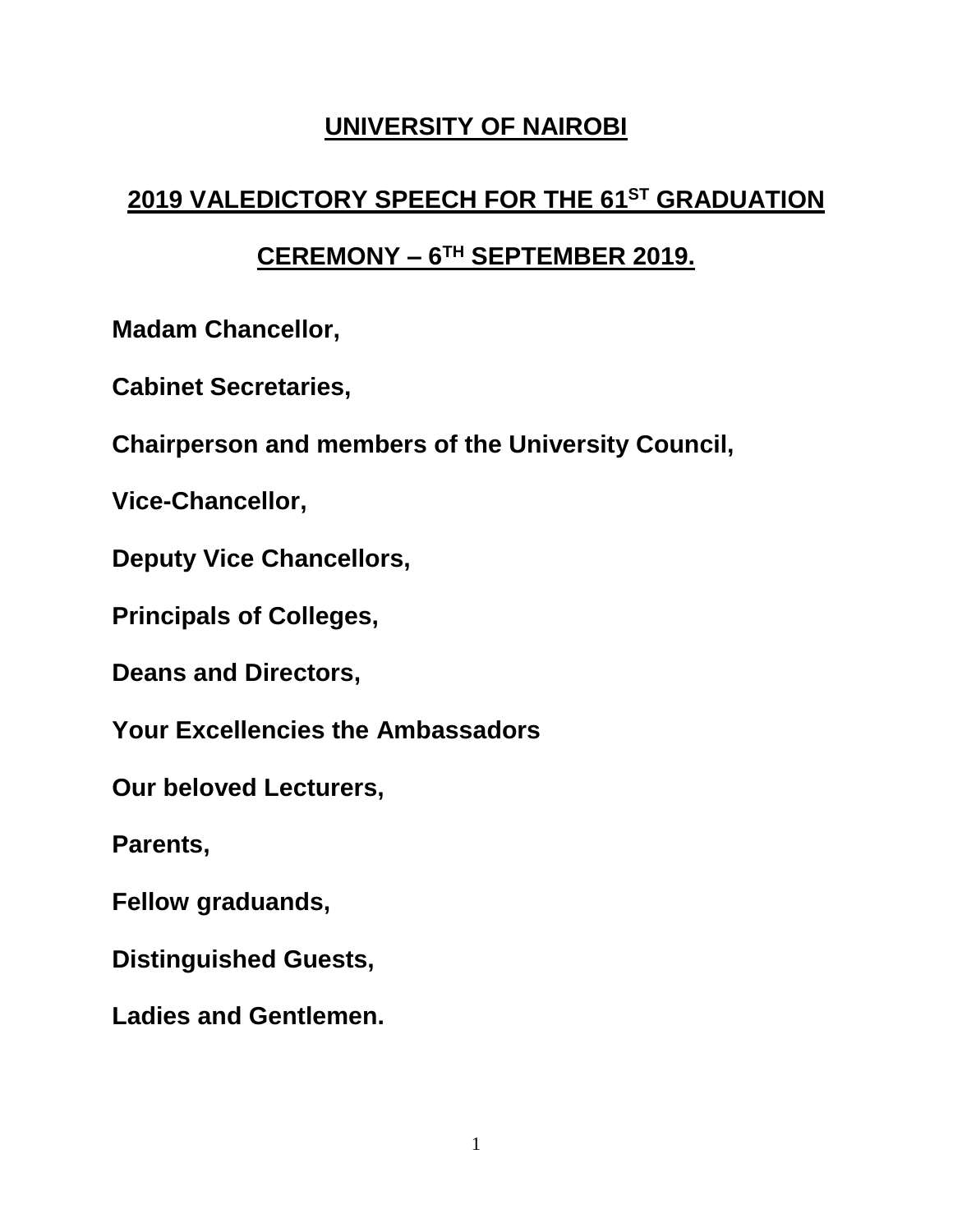**Good morning!**

**I count it a privilege today to speak on behalf of the graduating** classes of the 61<sup>St</sup> Graduation Ceremony of the University of **Nairobi.** 

**It is a beautiful morning and I'm humbled to reflect on our journey as students of this great university.** 

**It has been a long journey which is coming to an end this great day; off course with mission accomplished. This success did not come easy; each of us have stories to tell to the generations to come. When we joined this premier institution a few years ago, to many of us, the first few steps were shaky as we did not know what to expect; to some of us like me, it was the first time in the capital city of Kenya. But we were all thirsty for knowledge and wanted to drink from the fountain of knowledge, from the very best in the country, indeed in the region.** 

2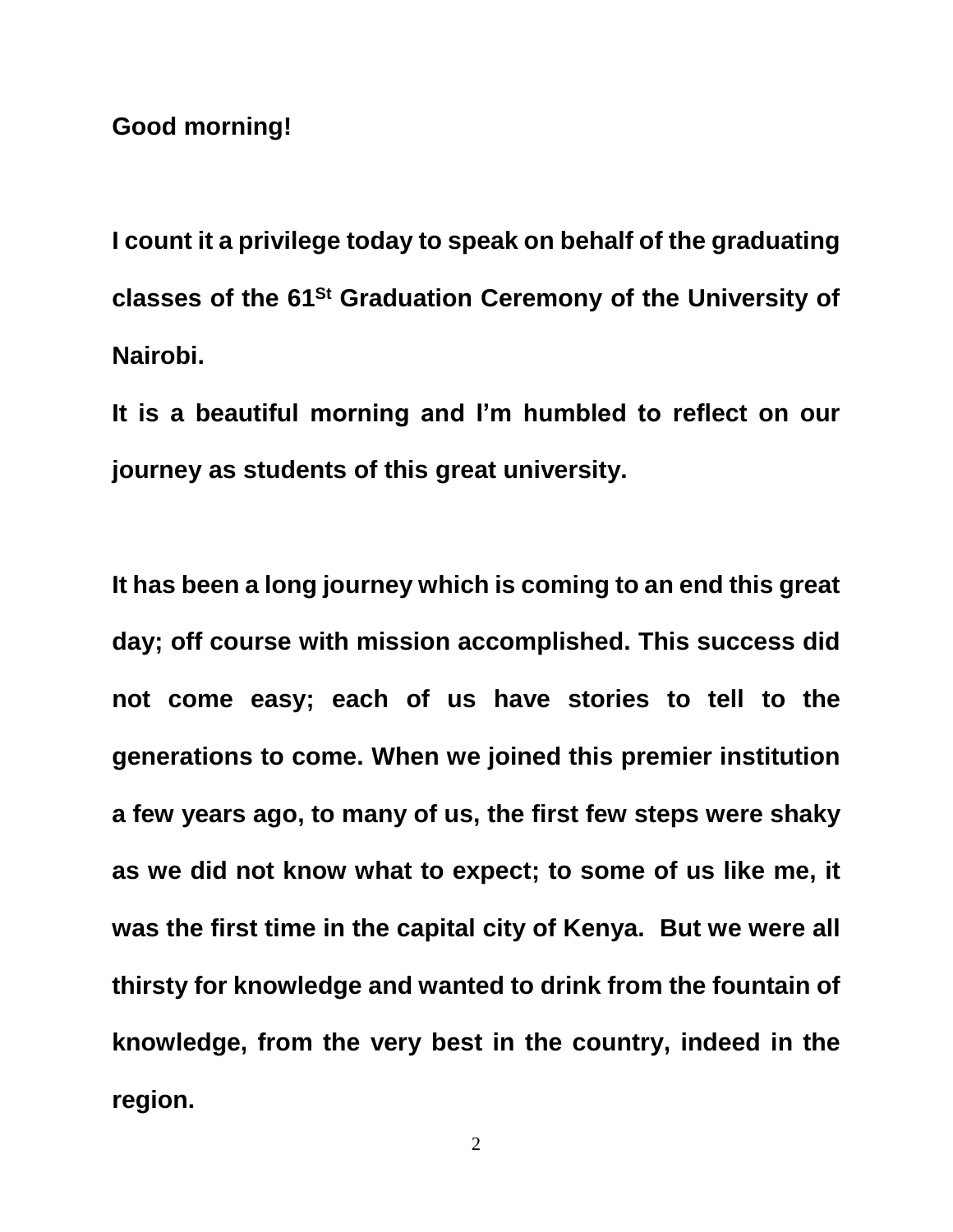**It has been a privilege indeed securing a chance to join this great institution. For those years we've been here, we have advanced in academics, spiritual and social life, not forgetting the life-skills we learnt.**

**This was possible through the tireless efforts of our lecturers, each of them giving their best so that we understand complex concepts. All those presentations, lectures we attended, lecture-notes, books we read; yes we read and read, the lines, between the lines and beyond. It is a long and exhausting journey but we have made it indeed; my fellow graduands be pound of yourselves. For this successful outcome, we also appreciate the input of the non-teaching staff who have done their best in creating a reasonably conducive environment.**

**It has been an interesting voyage to all of us as we have written an important chapter in our lives. We have made**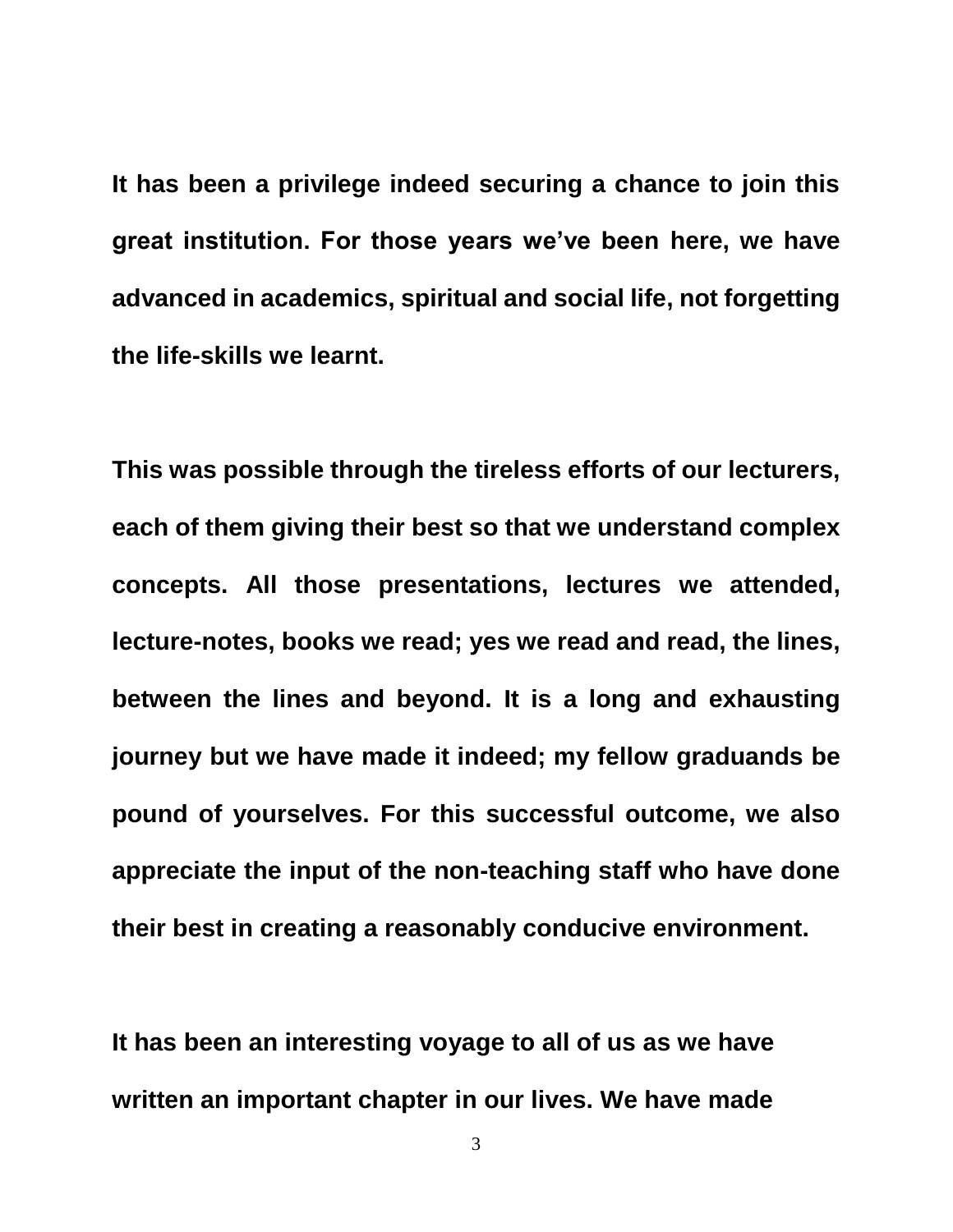**strong bonds with the members of our secondary families (our friends here in campus). Separation from this new family was never in our plans, but the chapter has to end giving way to another chapter of our life story. Even then, we owe each other a big thank you and a big hug representing the good time we shared. We will carry this love forever in our hearts, as we leave to face the life outside world, as we wish each other the best in our endeavors.**

**All those sleepless nights we spend together, the group discussions, and the lecturers we attended is printed in our lifetime memories. To all our friends who journeyed with us, we are grateful from the bottom of our hearts. My fellow graduands, thank you for your resilience and patience.**

**For our families we really lack sufficient words to express our gratitude for your tireless efforts in providing both material and emotional support throughout our time in the**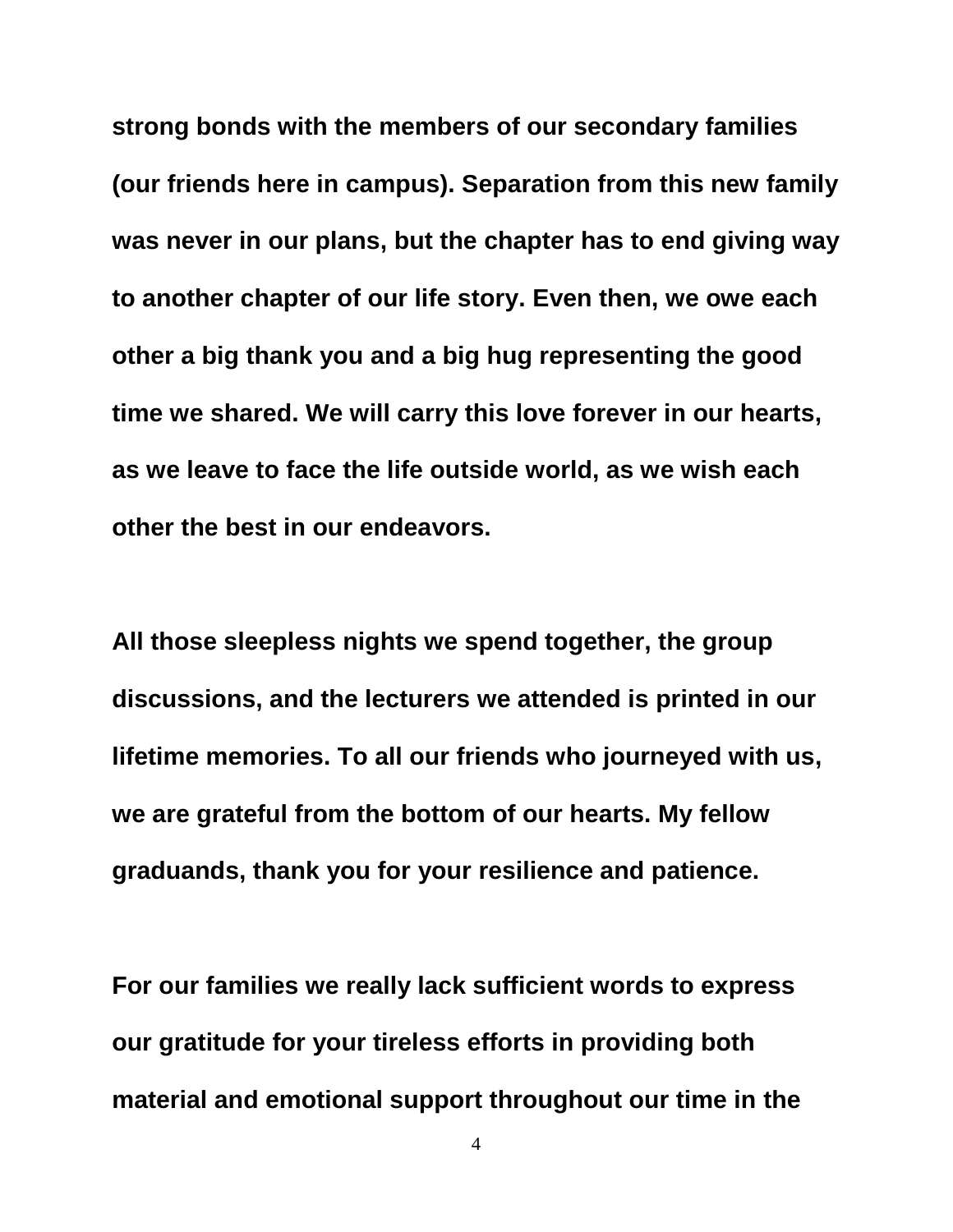**university. Each of you should take time to extend your appreciations to those special people who helped us reach here, In my case, I would like to extend my Special thanks to my family, especially my dad (Christopher Kamuti), mum (Teresia Mutindi) and my siblings for moral support. Many people have played a part in propelling to these heights. I would like to congratulate Mr. Maingi, my primary school teacher, who installed in me love for science. Thank Mr. Mutinda for making my chemistry foundation.** 

**As I conclude I would like to acknowledge everyone who supported me in my studies and whose name I have not mentioned.**

**Class of 2019 don't settle for less. Love more, laugh more, get and keep good friends, visit grandparents and plant trees. That is by far the best way to make the World a better** 

5